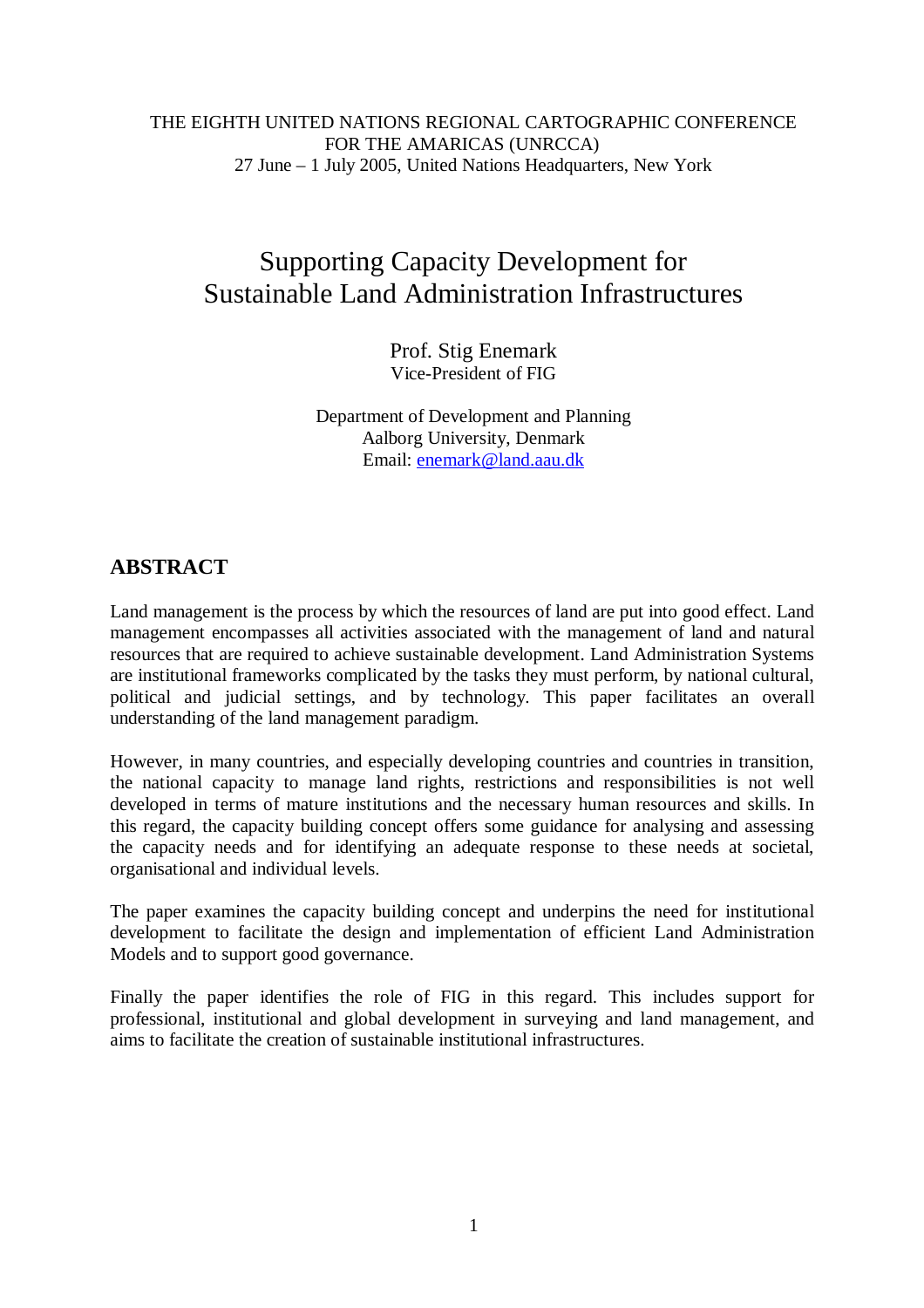#### **THE LAND MANAGEMENT PARADIGM**

Land management is the process by which the resources of land are put into good effect (UN-ECE 1996). Land management encompasses all activities associated with the management of land and natural resources that are required to achieve sustainable development.

The organisational structures for land management differ widely between countries and regions throughout the world, and reflect local cultural and judicial settings. The institutional arrangements may change over time to better support the implementation of land policies and good governance. Within this country context, the land management activities may be described by the three components: Land Policies, Land Information Infrastructures, and Land Administration Infrastructures in support of Sustainable Development. This Land Management Paradigm is presented in diagram below (Enemark et al., 2005):



 *The Land Management Paradigm*

Land policy is part of the national policy on promoting objectives including economic development, social justice and equity, and political stability. Land policies may be associated with: security of tenure; land markets (particularly land transactions and access to credit); real property taxation; sustainable management and control of land use, natural resources and the environment; the provision of land for the poor, ethnic minorities and women; and measures to prevent land speculation and to manage land disputes.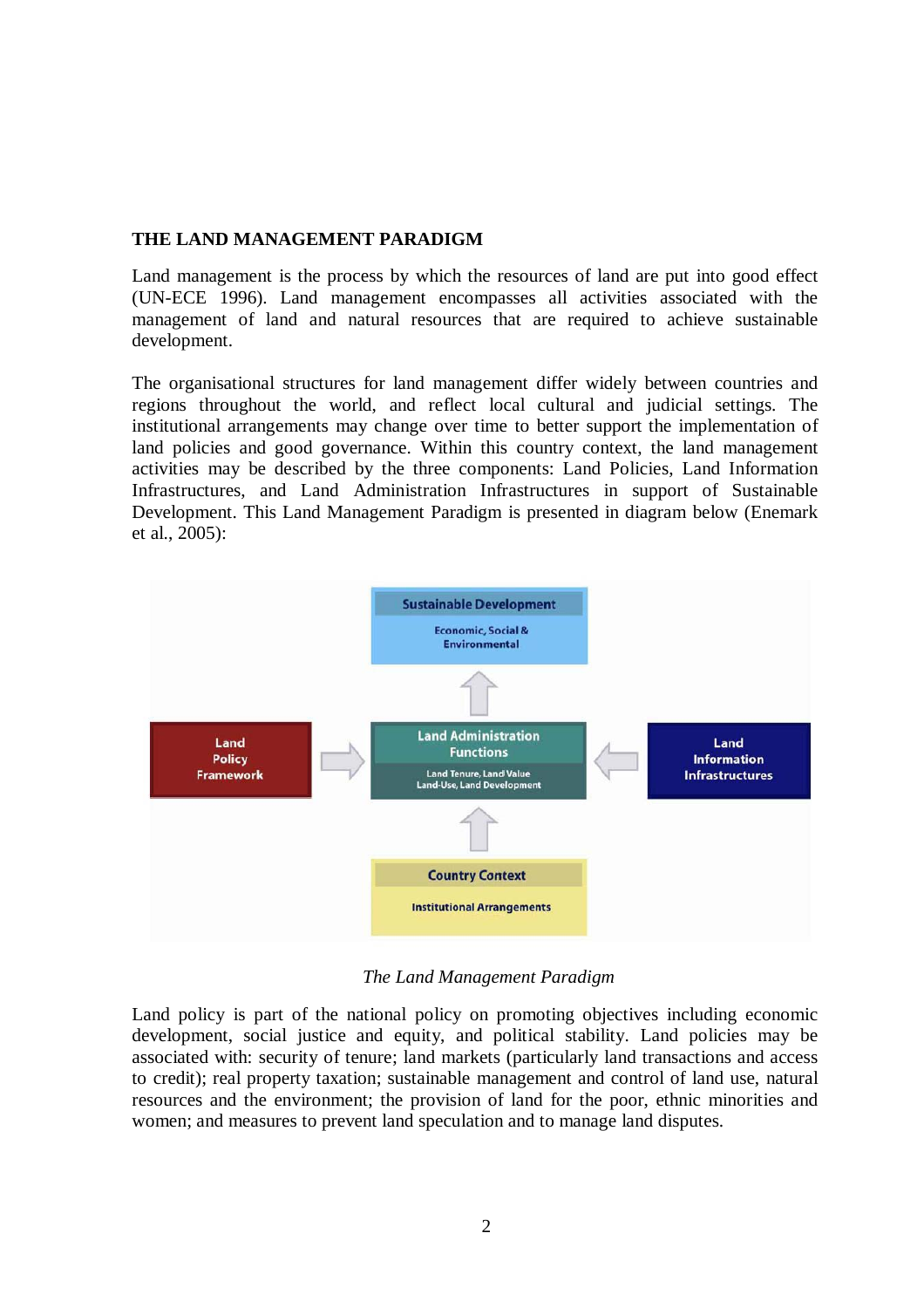The operational component of the land management paradigm is the range of land administration functions that ensure proper management of rights, restrictions and responsibilities in relation to property, land and natural resources. These functions include the areas of land tenure (securing and transferring rights in land); land value (valuation and taxation of land and properties); land-use (planning and control of the use of land and natural resources); and land development (utilities, infrastructure, construction planning, permits, and implementation).

Modern Land Administration Systems should facilitate sustainable development - the triple bottom line of economic, social and environmental sustainability - through public participation and informed and accountable government decision-making in relation to the built and natural environments. The land administration functions are based on and are facilitated by appropriate land information infrastructures that include cadastral and topographic datasets and provide access to complete and up-to-date information of the built and natural environment. This is illustrated in the diagram below (Enemark, 2004):



A Global Land Management Perspective. Stig Enemark, April 2004.

A modern Land Administration System is concerned with providing detailed information at the individual land parcel level. It should service the needs of both the individual and the community at large. Benefits arise through its application in guaranteeing of ownership, security of tenure and credit; facilitating efficient land transfers and land markets; supporting management of assets; and providing basic information in processes of physical planning, land development and environmental control. The system, this way, acts as a backbone for society.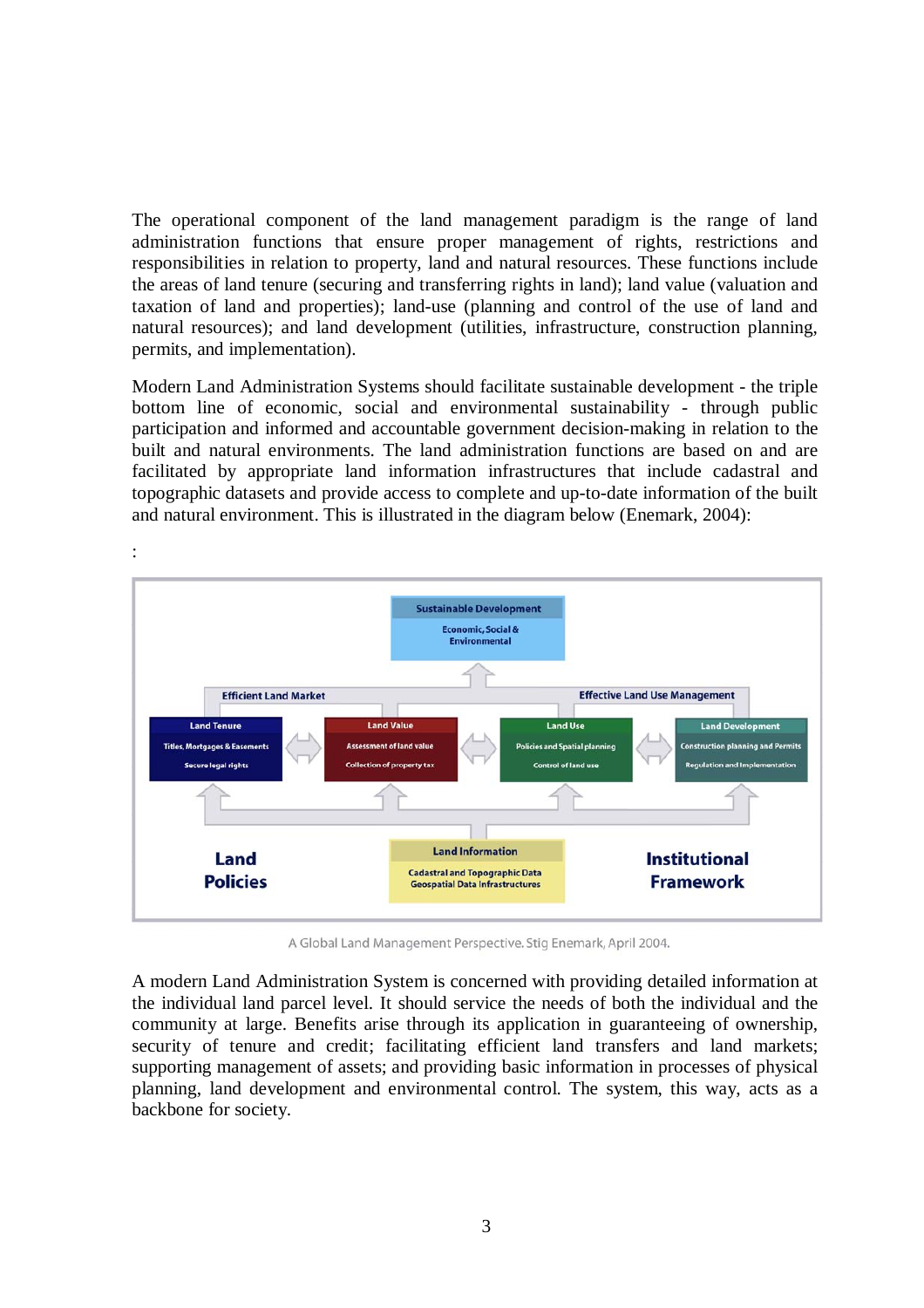These ambitious goals will not be achieved unless there is a commitment to designing and implementing effective land administration infrastructures. These may be described as the organisations, standards, processes, information and dissemination systems and technologies required to support the allocation, transfer, dealing and use of land (UN-FIG 1999). Information and communications technology (ICT) will play an increasingly important role both in constructing the necessary infrastructure and in providing effective citizen access to information. Also, there must be a total commitment to the maintenance and upgrading of the land administration infrastructure.

## **CAPACITY BUILDING**

Good governance, comprehensive land policies, and sound land administration institutions are essential components for addressing the problems related to land management and land information infrastructures. Both an efficient land market and an effective means of landuse control must be developed as the basic tools for achieving a sustainable approach. However, in many countries, and especially developing countries and countries in transition, the national capacity to manage land rights, restrictions and responsibilities is not well developed in terms of mature institutions and the necessary human resources and skills. In this regard, the capacity building concept offers some guidance for analysing and assessing the capacity needs and for identifying an adequate response to these needs at societal, organisational and individual levels.

The term capacity building is relatively new, emerging in the 1980s. It has many different meanings and interpretations depending upon who uses it and in what context. It is generally accepted that capacity building as a concept is closely related to education, training and human resource development (HRD). However, this conventional understanding has changed over recent years towards a broader and more holistic view, covering social, organisational and educational aspects.

UNDP (1998) offers this basic definition: *"Capacity can be defined as the ability of individuals and organizations or organizational units to perform functions effectively, efficiently and sustainable."* Capacity is seen as two-dimensional:

*Capacity Assessment* or diagnosis is an essential basis for the formulation of coherent strategies for capacity development. This is a structured and analytical process whereby the various dimensions of capacity are assessed within a broader systems context, as well as being evaluated for specific entities and individuals within the system. Capacity assessment may be carried out in relation to donor projects e.g. in land administration, or it may be carried out as an in-country activity of self-assessment.

*Capacity Development* is a concept that is broader than HRD since it includes an emphasis on the overall system, environment and context within which individuals, organisations and societies operate and interact. Even if the focus of concern is on a specific capacity with an organization to perform a particular function, there must nevertheless always be a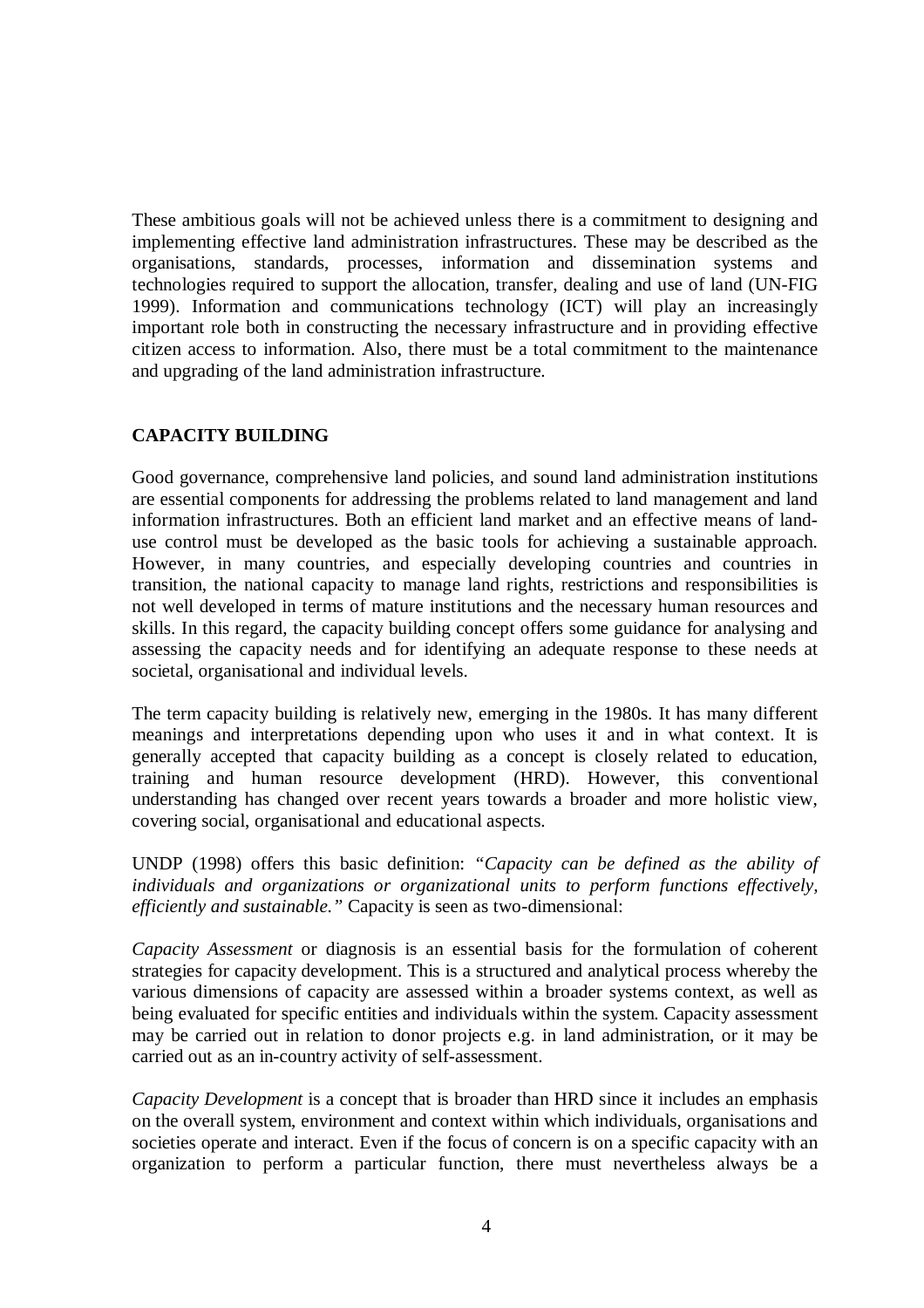consideration of the overall policy environment and the coherence of specific actions with macro-level conditions. Capacity development does not, of course, imply that there is no capacity in existence; it also includes retaining and strengthening existing capacities of people and organisations to perform their tasks.

The more complete definition offered by the UNDP and also the OECD for capacity development is "… *the process by which individuals, groups, organisations, institutions and societies increase their abilities to: perform core functions, solve problems, and define and achieve objectives; to understand and deal with their development needs in a broader context and in a sustainable manner."* This definition is generally accepted and adopted by various donors. Capacity development in society can, in this regard, be addressed at three levels as outlined by UNDP:

• *The broader system/societal level.*

The highest level within which capacity initiatives may be considered is the system or enabling environment level. For development initiatives that are national in context, the system would cover the entire country or society and all subcomponents that are involved. For initiatives at a sectoral level, the system would include only those components that are relevant.

- *The entity/organisational level.* An entity may be a formal organisation such as government or one of its departments or agencies, a private sector operation, or an informal organisation such as a community based or volunteer organisation. At this level, successful approaches to capacity building include the role of the entity within the system, and the interaction with other entities, stakeholders, and clients.
- *The group of people/individual level.*

This level addresses the need for individuals to function efficiently and effectively within the entity and within the broader system. HRD is about assessing the capacity needs of people and addressing the gaps through adequate measures of education and training and continuing professional development (CPD) activities.

However, capacity building is not a linear process. Whatever the entry point is and whatever the issue currently in focus is, there may be a need to zoom in or out in order to look at the conditions and consequences at the upper or lower level(s). Capacity building should be seen as a comprehensive methodology aimed at providing a sustainable outcome through assessing and addressing a whole range of relevant issues and their interrelationships.

Taking the above approach, capacity is seen as a development outcome in itself and distinct from other program outcomes such as building technical and professional competence in certain fields through HRD activities. Measures such as education and training become a means to an end while the end itself is the capacity to achieve the identified development objectives over time - such as to establish and maintain national land administration infrastructures for sustainable development (Enemark and Williamson, 2004).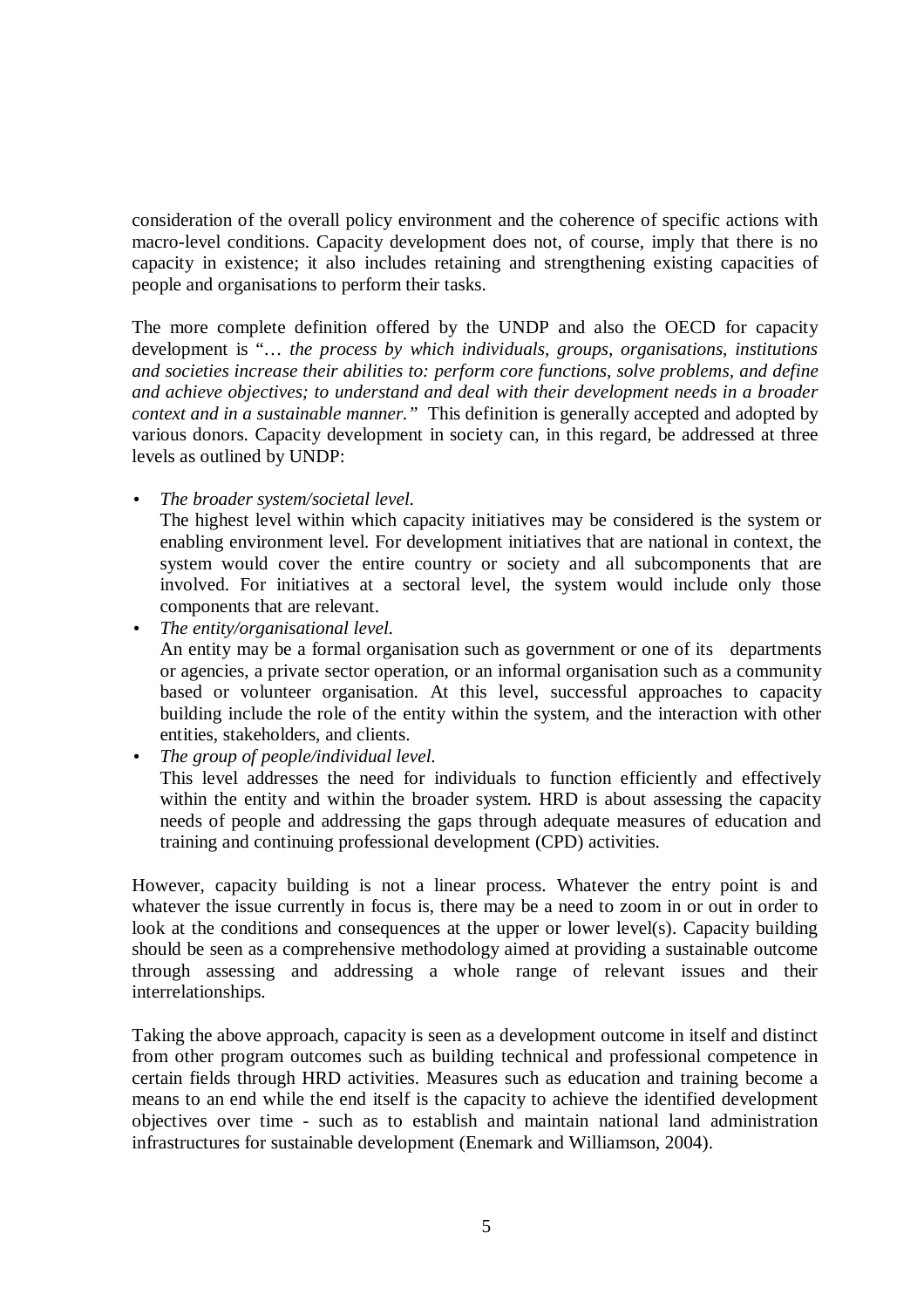## **INSTITUTIONAL DEVELOPMENT IN LAND MANAGEMENT**

The Land management activities rely on some form of land administration infrastructure that permits the complex range of rights, restrictions and responsibilities in land to be identified, mapped and managed as a basis for policy implementation. In this context there is a whole range of capacity building and HRD principles and options to be considered.

Institutional development in Land Management implies adoption of long-term strategic actions. This includes the need to:

- Establish a strategic approach to donor projects and ensure that capacity building measures are addressed up front – not as an add-on.
- Develop in-country self assessment procedures to identify the capacity needs and thereby argue for the necessary measures of capacity development in terms of policies, legal framework, institutional infrastructures, and human resources and skills.
- Promote the creation and adoption of a comprehensive policy on land development and establish a holistic approach to land management that combines the land administration/cadastre/land registration function with the topographic mapping function
- Establish a clear split of duties and responsibilities between national and local government (decentralisation). Ensure that the principles of good governance apply when dealing with rights, regulations and responsibilities with regard to land resources and land development.
- Promote the understanding of land management as highly interdisciplinary that includes a whole range of policy measures such as social, economic, environmental, judicial, and organisational.
- Promote the need for an interdisciplinary approach to 'surveying education' that combines both technical and social science and links the areas of measurement science and land management through a strong emphasis on spatial information management.
- Establish strong professional bodies such as a national institution of surveyors who are responsible for the development and control of professional standards and ethics, enhancement of professional competence, and interaction with governmental agencies to develop the optimal conditions and services.
- Promote the need for CPD to maintain and develop professional skills and promote the interaction between education, research and professional practice.

Adoption of a comprehensive policy on land management is crucial since this will drive the legislative reform which in turn results in institutional reform and finally implementation with all its technical and human resource requirements. Such an approach is shown in diagram below (Enemark, 2004):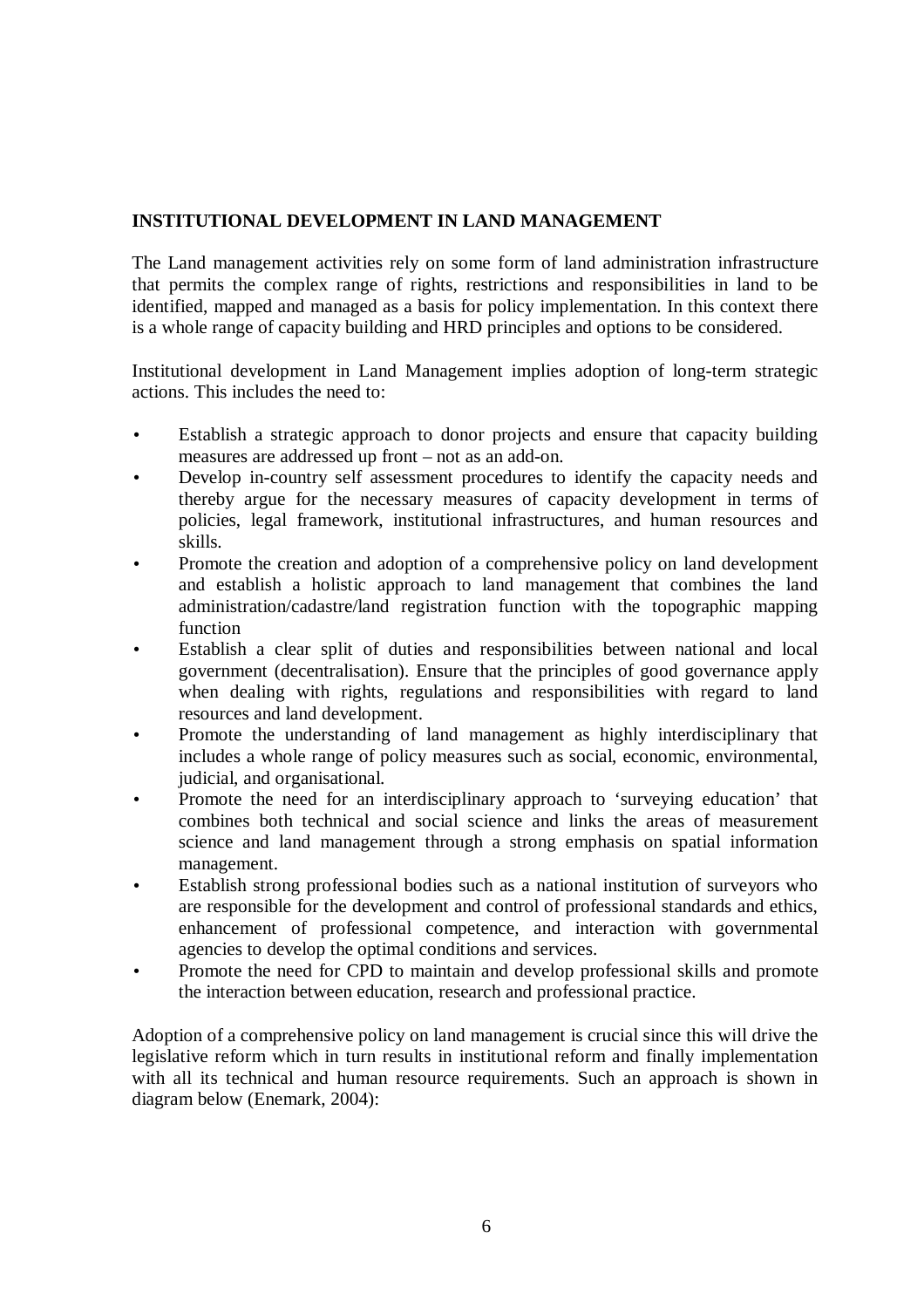

*Integrated Land Use Management for Sustainable Development.*

A good overall approach is to look at the four steps that constitute good strategic management: where are we now; where do we want to be; how do we get there; and how do we stay there. This approach is in line with the broad capacity building concept which aims to assess, develop and sustain as shown in the diagram below:

| <b>Capacity Assessment</b>                                                                                                                                                                                                                                                                                                                                                                                                           | <b>Capacity Development</b>                                                                                                                                                                                                                                                                                                                                                                                                                          | <b>Sustainability</b>                                                                                                                                                                                                                                                                                                                                                                                                                                     |
|--------------------------------------------------------------------------------------------------------------------------------------------------------------------------------------------------------------------------------------------------------------------------------------------------------------------------------------------------------------------------------------------------------------------------------------|------------------------------------------------------------------------------------------------------------------------------------------------------------------------------------------------------------------------------------------------------------------------------------------------------------------------------------------------------------------------------------------------------------------------------------------------------|-----------------------------------------------------------------------------------------------------------------------------------------------------------------------------------------------------------------------------------------------------------------------------------------------------------------------------------------------------------------------------------------------------------------------------------------------------------|
| • Are the policies on land<br>management clearly<br>expressed?<br>Is the legal framework<br>sufficient and adequate?<br>• Are the institutions adequate<br>and are the responsibilities<br>clearly expressed?<br>Are the quiding principles for<br>$\bullet$<br>good management well<br>expressed?<br>• Are the human resources<br>and skills adequate and are<br>the relevant education and<br>training opportunities<br>available? | Adoption of an overall land<br>policy<br>Design of a legal framework<br>addressing the rights,<br>restrictions and<br>responsibilities in land.<br>Implementation of an<br>$\bullet$<br>organisational framework<br>with clearly expressed duties<br>and responsibilities<br>Adoption of clearly<br>expressed guiding principles<br>for good governance.<br><b>Establishment of adequate</b><br>and sufficient educational<br>options at all levels. | Instigation of a self-<br>monitoring culture in which<br>all parties, national and local<br>government, NGOs,<br>professionals and citizens,<br>review and discuss progress<br>and suggest any appropriate<br>changes.<br>Lessons learnt need to be<br>fed back into the process for<br>continuous improvement.<br>Implementation of adequate<br>requirements and options for<br>activities of Continuing<br><b>Professional Development</b><br>$(CPD)$ . |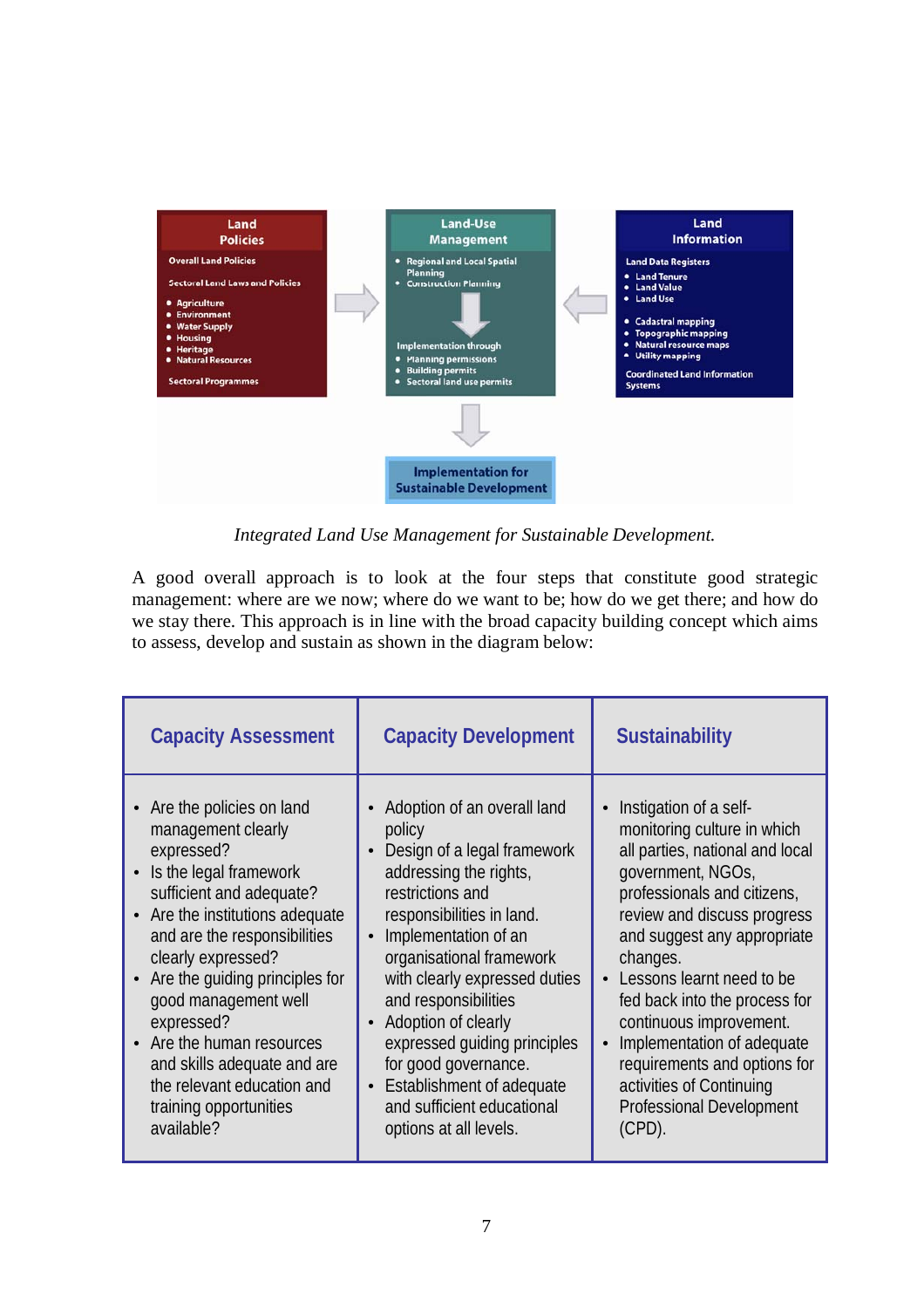#### **THE ROLE OF FIG**

FIG can support the process of building capacity for sustainable land management in three ways:

#### • **Professional development**

FIG provides a global forum for discussion and exchange of experiences and new developments between member countries and between individual professionals in the broad areas of surveying and mapping, spatial information management, and land management. This relates to the FIG annual conferences, the FIG regional conferences, and the work of the ten technical commissions within their working groups and commission seminars. This global forum offers opportunities to take part in the development of many aspects of surveying practice and the various disciplines including ethics, standards, education and training, and a whole range of professional areas.

#### • **Institutional development**

FIG provides institutional support to individual member countries or regions with regard to developing the basic capacity in terms of educational programs and professional organisations. The educational basis must include programs at minimum Bachelor level that include the combination of surveying and mapping, Spatial Information management, and Land Management. Such programs combine the land administration/cadastre/land registration function with the topographic mapping function within a holistic land management perspective. The professional organisations must include the basic mechanisms for professional development including standards, ethics and professional code of conduct for serving the clients.

## • **Global development**

FIG provides a global forum for institutional development through cooperation with international NGO´s such as the United Nations Agencies (UNEP, FAO, HABITAT), the World Bank, and sister organisations (IAG, ICA, IHO, and ISPRS). The cooperation includes a whole range of activities such as joint projects (e.g. Bathurst, Aguascalientes), and joint policy making e.g. through round tables. This should lead to joint efforts of addressing topical issues on the international political agenda, such as reduction of poverty and enforcement of sustainable development.

The three means of development are of course interrelated and interdependent. Professional development requires that both a professional organization and an educational basis are in place. Institutional development in terms of mature public agencies and policies requires a solid professional and educational base in order to establish a holistic and sustainable approach to land management based on principles of good governance and an adequate balance between the activities of the public and private sector. And global development of course requires mature NGO´s with a strong professional base.

FIG, this way, plays a strong role in improving the capacity to design, build, and manage land administration systems which incorporate spatial data infrastructures.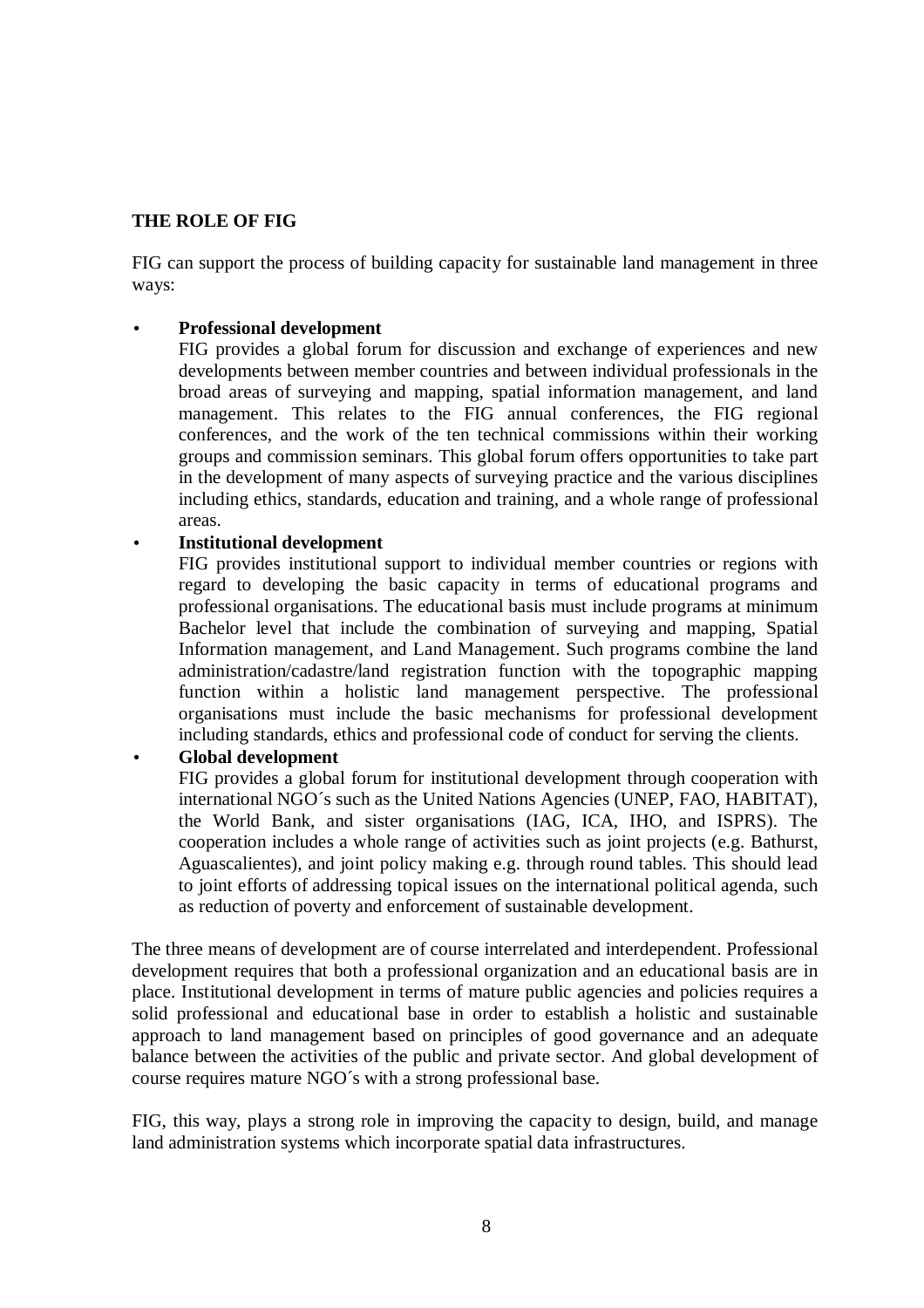Throughout the last 10-15 years FIG has taken a lead role in explaining the importance of sound land administration systems as a basis for achieving "the triple bottom line" in terms of economic, social and environmental sustainability. International organizations such as UN, FAO, HABITAT and especially the World Bank have been key actors in this process. A number of these key publications are shown below. The latest achievement entitled the Aguascalientes Statement on Development of Land Information Policies in the Americas is developed as a joint initiative of UN/FIG/PCIDEA with FIG taking the lead role. The publication is available in both English and Spanish.



Furthermore, the FIG publication Series also includes a number of publications addressing educational, professional, and institutional issues of global relevance, such as Continuing Professional Development, Ethical Principles, and Business Matters for Professionals, Standardisation, and Mutual Recognition of Professional Qualifications. The publications are available on-line at the FIG Home Page http://www.fig.net/pub/figpub/pubindex.htm

## **FINAL REMARKS**

The objective of this paper is to build a general understanding of the Land Management Paradigm and the need for capacity building and institutional development to establish sustainable national concepts in this area. This includes creation and adoption of a comprehensive policy on land development, and a holistic approach to land management that combines the land administration/cadastre/land registration function with the topographic mapping function

This debate should be aware of the global trends in this area while still recognising that the design of such systems will always be unique due to the different geographic and cultural preconditions and needs of each respective country. This calls for increased international co-operation. FIG is prepared to invest in such corporative efforts.